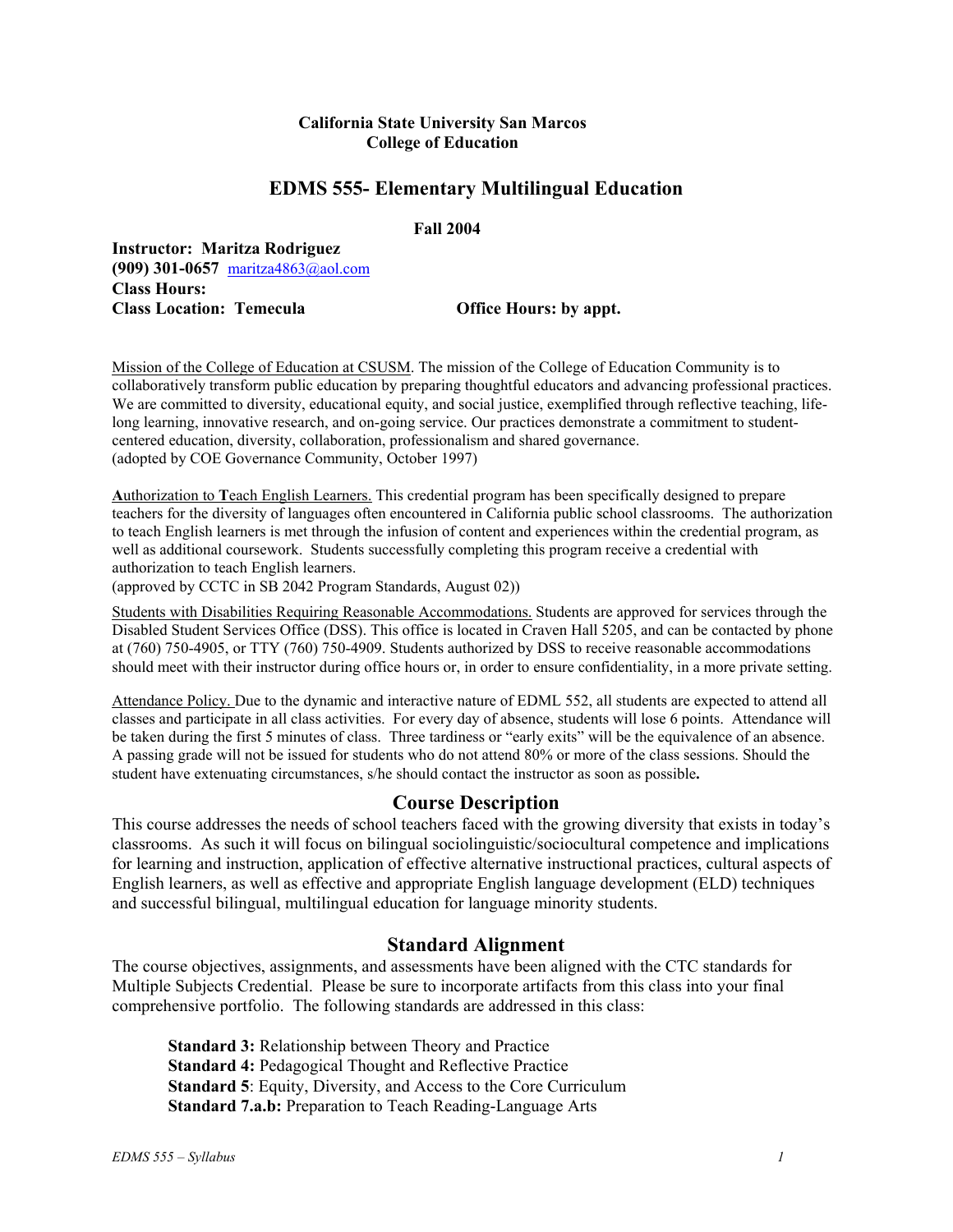**Standard 8:** Pedagogical Preparation for Subject-Specific Content Instruction **Standard 11.c :** Preparation to use Educational Ideas and Research **Standard 13:** Preparation to Teach English Learners

## **Teacher Performance Expectation (TPE) Competencies**

This course is designed to help teachers seeking the Multiple Subjects Credential to develop the skills, knowledge, and attitudes necessary to assist schools and district in implementing effective programs for all students. The successful candidate will be able to merge theory and practice in order to realize a comprehensive and extensive educational program for all students. The following TPE's are addressed in this course:

#### **Primary Emphasis**

**TPE 1:** Specific Pedagogical Skills for Subject Matter Instruction **TPE 4:** Making Content Accessible **TPE 5:** Student engagement **TPE 7:** Teaching English Learners

#### **Secondary Emphasis:**

**TPE 3:** Interpretation and Use of Assessments **TPE 6:** Developmentally Appropriate Teaching Practices **TPE 11:** Social Environment **TPE 14**: Educational Technology **TPE 15**: Social Justice and Equity

#### **Required Texts**

Choate, J. *Successful Inclusive Teaching*. Allyn and Bacon Crawford, J. (2004). *Educating English Learners: Language Diversity in the Classroom (5th Edition).* Bilingual Educational Services.

- Peregoy, S. F. & Owen, F. B. (2005) *Reading, Writing, & Learning in ESL* (Fourth Edition). Allyn and Bacon
- Echeverria, J., Vogt, M., & Short D. (2004) *Making Content Comprehensible for English*  Learners: The SIOP Model (2<sup>nd</sup> Edition). Pearson

## **Course Objectives**

- 1) Explain the basic terms, philosophies, problems, issues, history, and practices related to the education of language minority persons in California and the US.
- 2) Demonstrate understanding of the most important goals of bilingual/multicultural education.
- 3) Explain the theoretical framework upon which bilingual education is founded.
- 4) Demonstrate understanding of existing student identification, assessment, and language redesignation requirements for the state of California.
- 5) Explain the connections between bilingual education, English as a second language, and SDAIE methodologies.
- 6) Demonstrate understanding of the five models of multicultural education and their implications for curriculum, instruction, and educational policy.
- 7) Explain the meaning of culture, differentiated index, and the necessity for cultural convergence in schools.
- 8) Use confluent education techniques to develop understand of each individual student, create a more just and humane learning environment, and help students in their growth and development as human beings.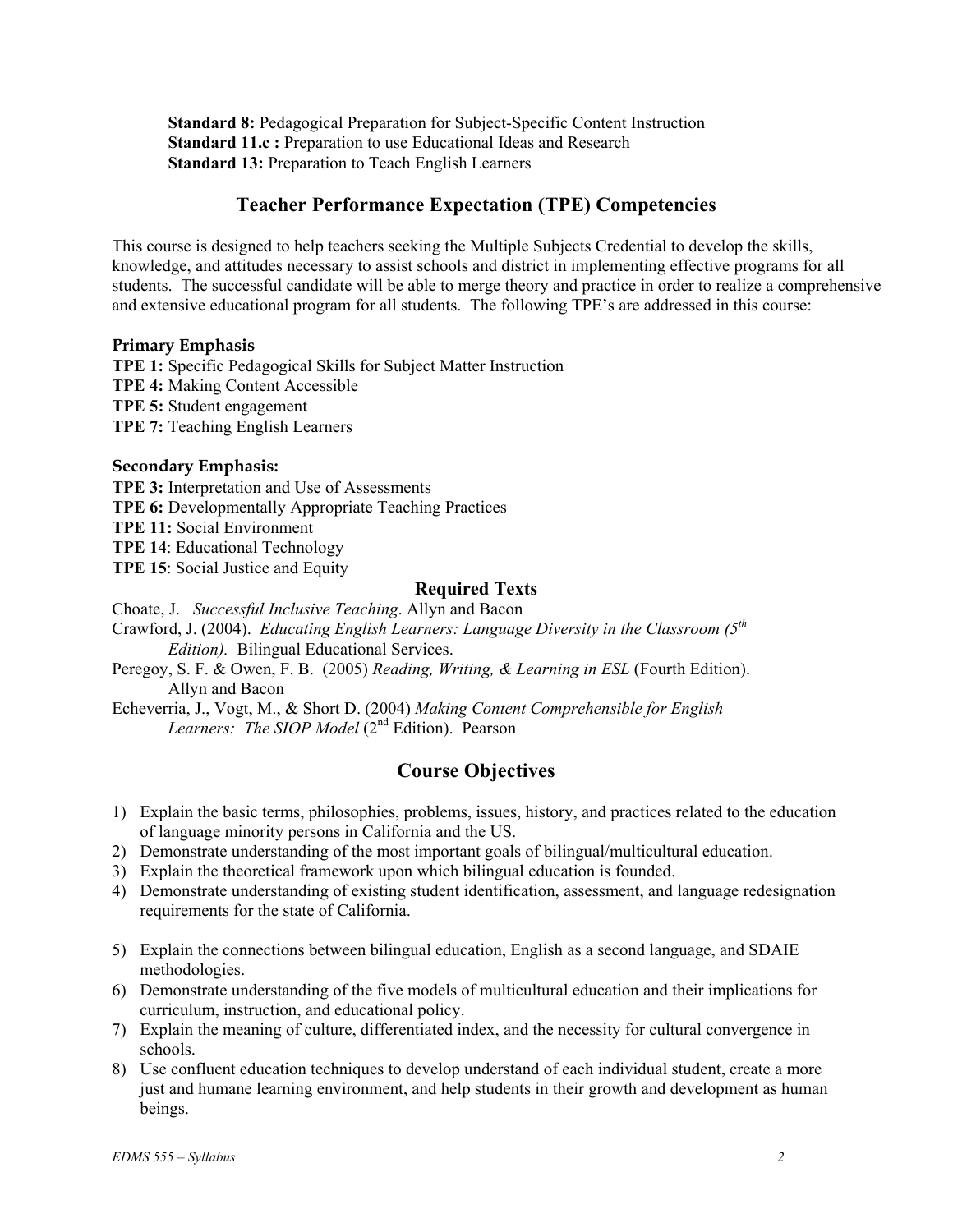## **Course Requirements**

All students are expected to participate in class activities and demonstrate reflective learning. It is important that students are well prepared for course sessions by completing the readings and assignments scheduled before the class meeting. Unless otherwise negotiated with the instructor, all assignments are to be handed in on the due date. **Assignments not handed-in on due date will lose 10% of earned credit per day.** Assignments should be typed and double-spaced (yes, including the class journal).

| $\bullet$ | Attendance and participation          | 15 points |
|-----------|---------------------------------------|-----------|
| $\bullet$ | Interactive Journal/Reading Responses | 20 points |
| $\bullet$ | <b>SDAIE Unit Plan</b>                | 20 points |
| $\bullet$ | <b>SDAIE</b> Presentation             | 10 points |
|           | • Facilitation of Readings            | 15 points |
| $\bullet$ | <b>Lesson Observation</b>             | 10 points |
| $\bullet$ | Taskstream                            | 10 points |

## **Grading**

| $96 - 100 = A$ ;  | $80 - 82 = B$   |
|-------------------|-----------------|
| $90 - 95 = A -$ ; | $77 - 79 = C +$ |
| $87 - 89 = B +$ ; | $73-76 = C$     |
| $83 - 86 = B$ ;   | $70-73 = C$     |

### **Attendance Policy**

Due to the dynamic and interactive nature of EDMS 555, all students are expected to attend all classes and participate in all class activities. For every day of absence, students will lose 2 points**.** Attendance will be taken during the first 5 minutes of class. Three tardiness or "early exits" will be the equivalence of an absence. **A passing grade will not be issued for students who do not attend 80% or more of the class sessions**. Should the student have extenuating circumstances, s/he should contact the instructor as soon as possible.

### **ASSIGNMENT DESCRIPTIONS**

#### **Reading Response Journal (20 points) 10 at 2 points each**

Reading Response Journal will be assigned in class.

• You will respond to Chapters 1-10 in *Making Content Comprehensible for English Language Learners. You should have at least one page written for each chapter. Please double space and use 12 font . During each session you will share your journal response with another classmate. Sharing sessions will last 10-15 minutes. During this time, I will circulate the room to document whether the assignment was completed or not. The ten reflections will be turned in the second to the last week of class.* 

*For Chapter 1 you will respond to the questions: What is Sheltered Instruction? What does Sheltered Instruction look like in a classroom and how is this different from traditional approaches used to teach English language learners?*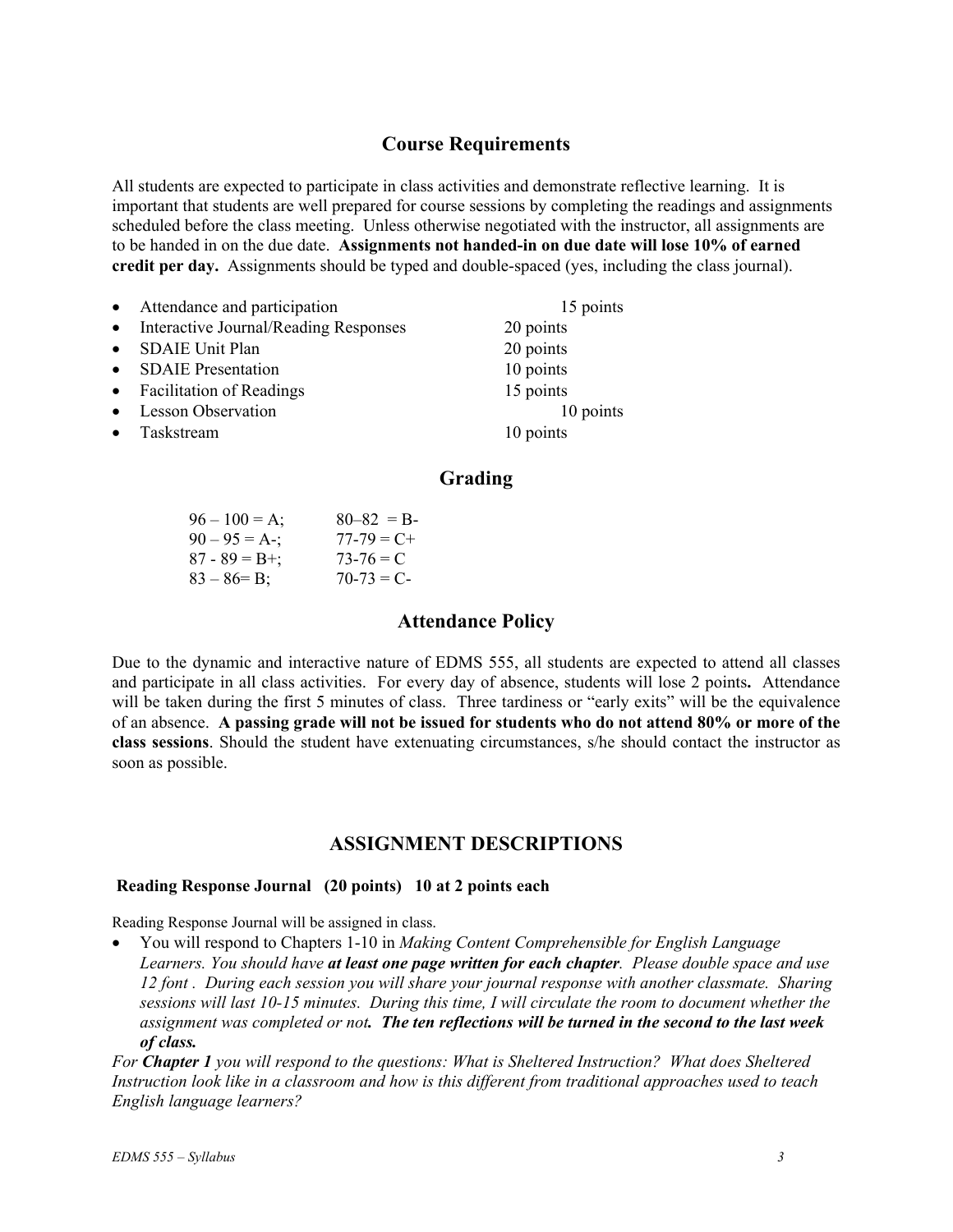*For Chapters 2-9 you will respond in the following manner: Read the chapter until you get to the Teaching Scenarios. When you get to the Teaching Scenarios, you will rate each teacher on each of the indicators given to you. You will write a brief reflection on what you learned and how this connects to observations in your student teaching experience. You will then read the Discussion of Lessons section in your chapter and compare the ratings given by the authors to the ratings you gave the teachers. Add the following to your reflection page for this chapter: What new insights have you gained from your comparison? How do the teaching scenarios compare to observations made during your field experience?* 

*For Chapter 10 respond to the following: How do you plan appropriate instruction for English language learners who may have reading and learning difficulties? What new insights have you gained by reading this chapter? Compare the information in this chapter to your field experience.* 

• **For all reflections, keep the following in mind:** Meta-reflections and/or analysis of key concepts, particularly in terms of the connections that can be made between class discussions and teaching English language learners, with specific examples from student teaching experiences, school observations, or other personal experiences in diverse settings. It is critical that direct connections are made with teaching experiences in the form of anecdotes, case studies, or narratives.

The journal will be graded according to its comprehensiveness, insightful connections, and "deep understanding" of the issues. The class journal should address instructional concerns, school structures, teaching strategies, and school environments related to social justice and equity in diverse settings.

#### **ELD Standards Requirement**

For the  $3<sup>rd</sup>$  week of class (6<sup>th</sup> class session) you will need to search the CDE website and download the ELD standards and print a copy for yourself. Please bring the standards to class.

#### **SDAIE Unit Adaptation (20 points) – Critical Assessment Task (CATs)**

This can be done with a partner. Lesson Plan Format will be given in class. Applying the SDAIE criteria discussed, include SDAIE activities into an integrated comprehensive unit of study (three lessons in three different curricular areas).

**Rubric for grading.** You will receive one point for each of the following lesson components in each of your lesson plans: Numbers 1-30 (with the exception of numbers 10, 11, 13, 15, 18, 19, 21, 25, 26, and 29) in *Making Content Comprehensible for English Learners* (2004) pages 209-210. Note: Dr. Alice Quiocho has developed an excellent website with a bibliography of children's literature and multicultural books that could be a great resource for you (http://www.csusm.edu/Quiocho

#### **SDAIE Presentation***:* **(10 points) – Critical Assessment Task (CATs)**

Present a SDAIE component (one lesson) of your Unit Plan to the class. Each group will have 25-30 minutes to present a SDAIE portion of their Unit Plan*..*

#### **Rubric for grading**

You will receive  $1/2$  point for each of the following lesson components during your presentation: Numbers 1,2,3,4,5,6,7,8,9,.12,13,14,15,16,17,21,23,24,26, and 30 in *Making Content Comprehensible for English Learners* (2004) pages 209-210.

**Facilitation of Readings (15 points)** - Each class member will have the opportunity to lead/facilitate a short (20 minutes maximum) discussion about the readings for a session. Ongoing. For full credit the **students need to be engaged in a discussion with the facilitator guiding and promoting the discussion. Full points will not be given if facilitators simply repeat what is in the chapter they are responsible for.** The information must be used to lead a reflective discussion.

Five points for making the facilitation engaging. Try to make it interactive?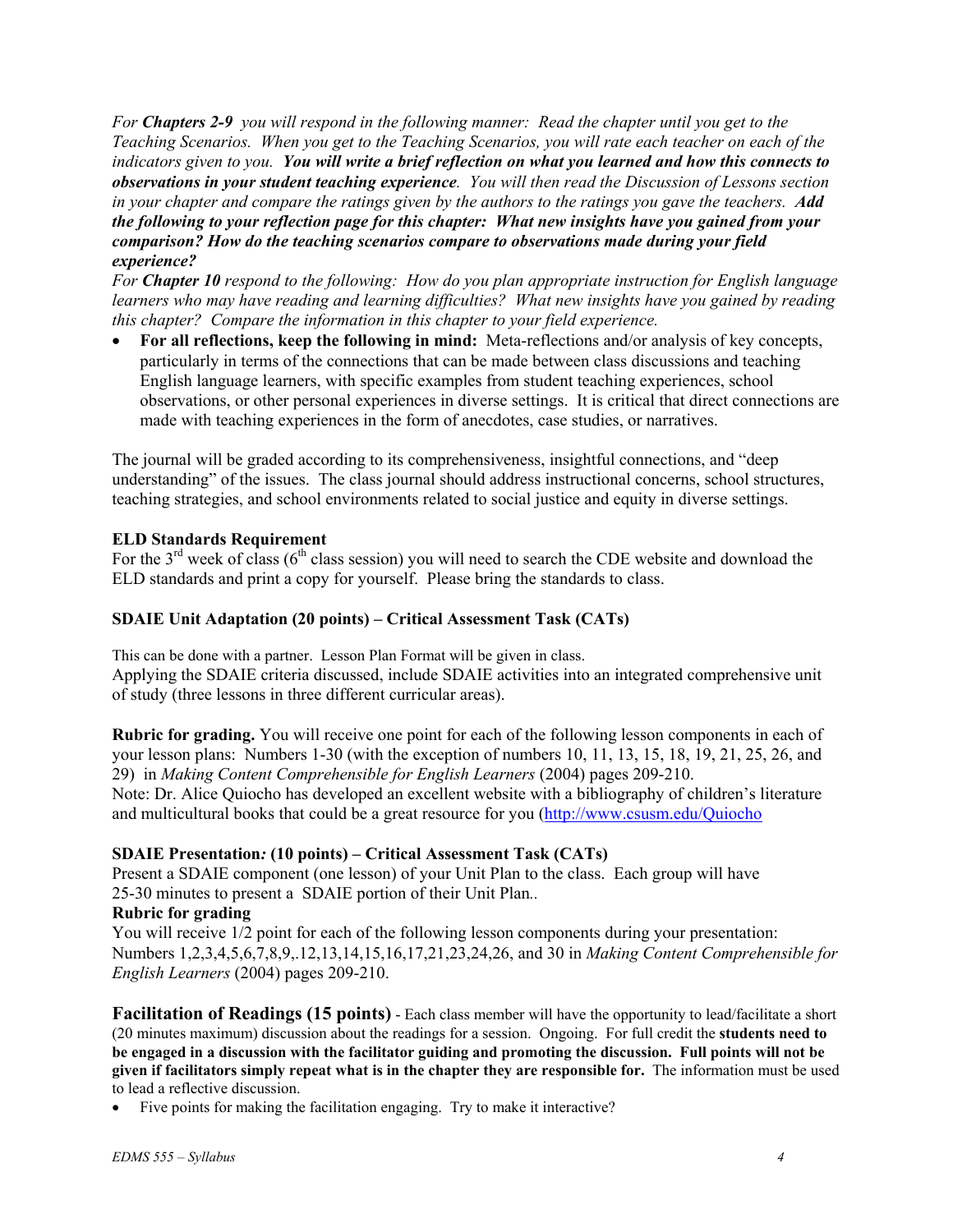- Five points for involving the class in a discussion of the key topics in the reading you are responsible for.
- Five points for demonstrating knowledge of the chapter you are responsible for. This means you may not read to the class off a handout you prepared. You may prepare a thin outline to guide you.

**Lesson Observation (10 points)** *-* For this assignment you will follow an English learner or group of students during your teaching assignment. You will collect and document evidence of any instructional modifications made to provide comprehensible academic input for the student(s). **Write down what the modification was and why that modification was made.** Reference must be made to the readings. This can include strategies such as Read Aloud with an explanation as to why this strategy is useful to use with Second Language Learners. As part of your write-up, you are to discuss how you would change the lesson/activity in light of the information and knowledge gained in the course. This assignment should be double spaced and 4-5 pages in length. Use 12 font. Two pages should be your summary of your observation. Two to three pages should be your explanations of strategies and modifications and your recommendations for changing the lesson or activity. (Please note: If applicable, this lesson observation can be connected to the lesson observations that are being conducted for the 521/522 classes.)

- **One to four points are given for explanations given for the modifications or strategies described. At least eight strategies should be mentioned. Why is the strategy essential or beneficial to English language learners? Cite references.**
- **One to three points are given for making at least five cited references to the readings (use MLA or APA style and include a reference section on the last page).**
- **One to four points are given for describing how you would change the lesson/activity in light of the information and knowledge gained in the course. Cite references.**

Example: Mrs. Lang began her lesson by …… She did not share content objectives with the students verbally nor did she write them on the board for the students to refer to during the lesson as I would have done. According to Echevarria, Vogt, and Short (2004), teachers should state content objectives orally and in writing at the beginning of a lesson. Written objectives help to direct students. "Written objectives serve to remind us of the focus of the lesson, providing a structure to classroom procedures. Throughout the lesson and at its conclusion, the teacher and students can evaluate the extent to which the lesson delivery supported the content objectives" (p. 131).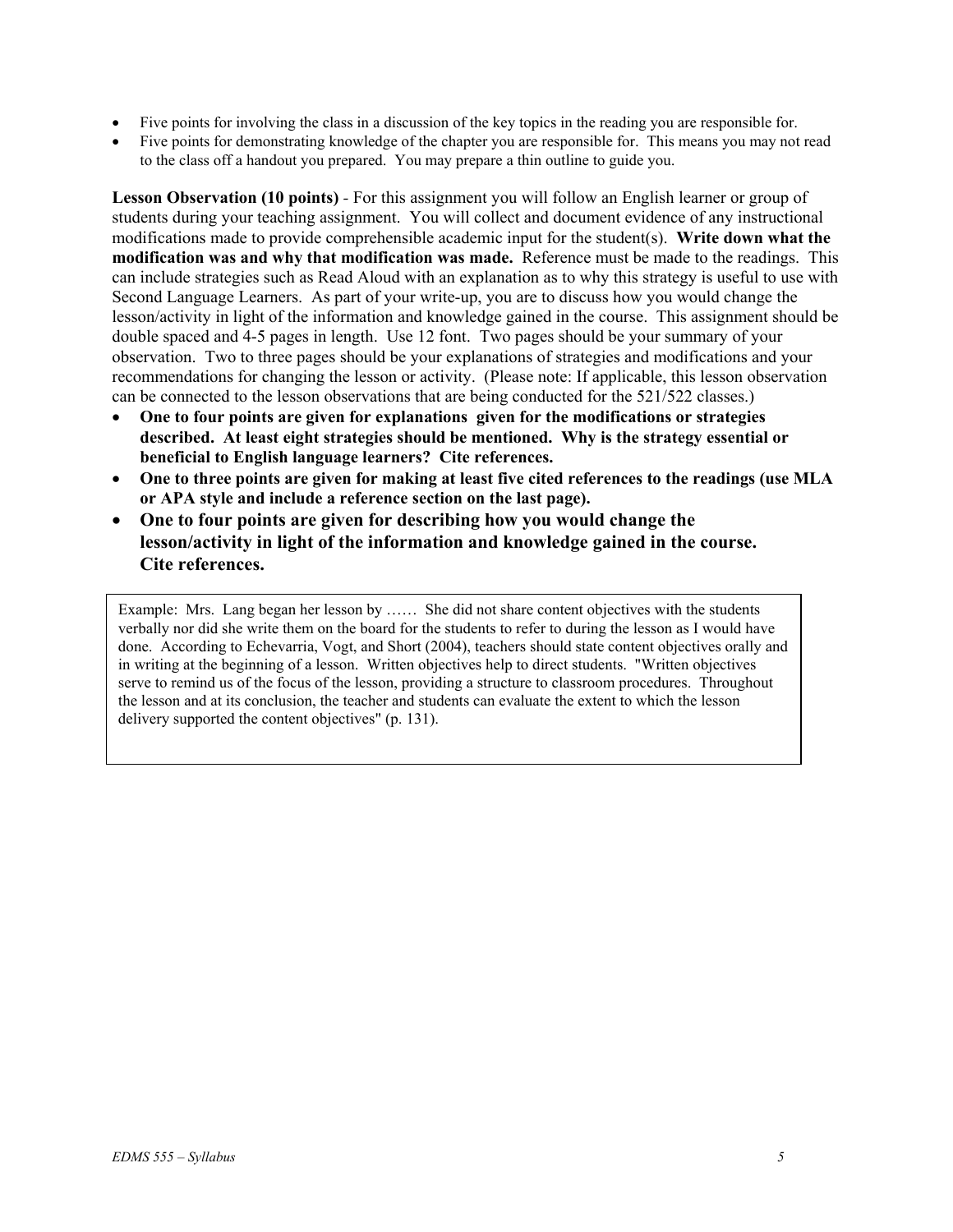| Date      | <b>Topic</b>                                                                                                                                                                                                                                           | <b>Assignment</b>                                                                                                                                                                                    |
|-----------|--------------------------------------------------------------------------------------------------------------------------------------------------------------------------------------------------------------------------------------------------------|------------------------------------------------------------------------------------------------------------------------------------------------------------------------------------------------------|
| Session 1 | Introduction/Course Overview<br>Go over assignments in syllabus<br>Community building<br>Tapping Prior Knowledge/What do we<br>already know about teaching ELL's<br>Presentation: Fish is Fish                                                         |                                                                                                                                                                                                      |
|           | Who are English Language Learners?<br>1 <sup>st</sup> and 2 <sup>nd</sup> Language Acquisition-Theory<br>of Bilingual Education<br>Krashen's Hypotheses<br>Presentations: Modeling practical<br>application/Mrs. Wishy Washy and<br>Apple description. |                                                                                                                                                                                                      |
| Session 2 | (continuation)<br>$1st$ and $2nd$ Language Acquisition-Theory<br>of Bilingual Education<br>Cummin's Framework and Quadrant<br>Presentation: Modeling a SDAIE math<br>lesson/Sir Cumference                                                             | Peregoy & Boyle 1<br>SIOP Chapter 1<br>Bring reflection #1Peregoy $&$ Boyle<br>Chapter 2<br>SIOP Chapter 2<br>Bring Reflection #2                                                                    |
| Session 3 | Reading and Literature instruction for<br><b>English Language Learners</b><br>Presentation: Modeling using Poetry<br>with the pocket chart                                                                                                             | Peregoy and Boyle Chapters 3<br>SIOP Chapter 3<br>Choate pages 92-111<br>Bring Reflection #3<br>Peregoy & Boyle Chapter 4<br>SIOP Chapter 4<br>Choate chapter 5 pages 112-127<br>Bring reflection #4 |
|           | Models of Language Development<br>Reading and Literature- SDAIE<br>Presentation: Book Bag and Caps for<br>Sale<br>Modeling Think Aloud and Read Aloud                                                                                                  |                                                                                                                                                                                                      |

## **Course Outline (Timeline Subject to Change pending "Teachable" Moments)**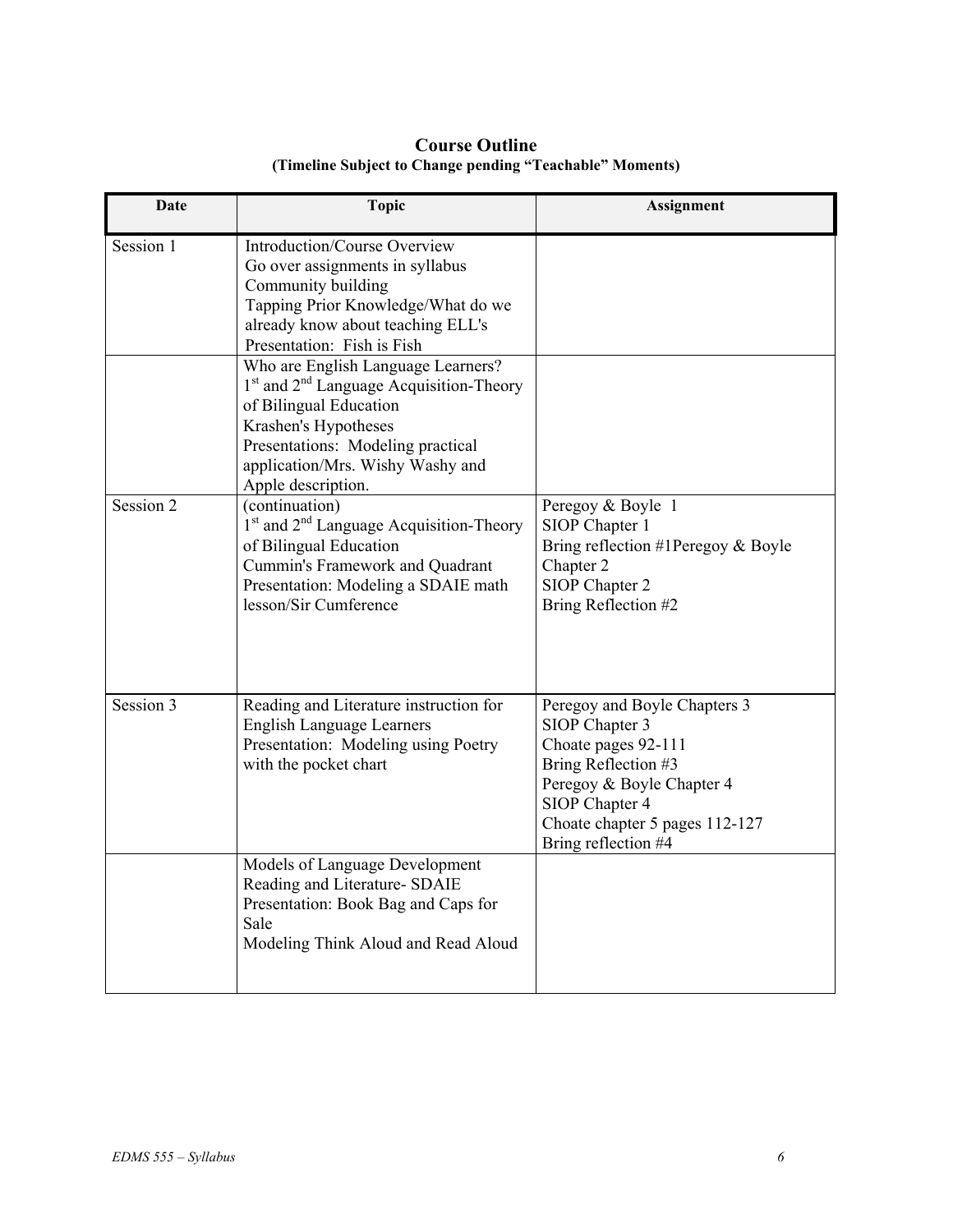| Session 4 | Writing-Research on Second Language<br>Writing SDAIE<br>Presentation: Fables/Modeling a writing<br>lesson using Bloom's Taxonomy and<br>different grouping configurations. | Peregoy & Boyle Chapter 5<br>SIOP Chapter 5<br><b>Bring ELD standards to class</b><br>Bring reflection #5       |
|-----------|----------------------------------------------------------------------------------------------------------------------------------------------------------------------------|-----------------------------------------------------------------------------------------------------------------|
|           | <b>SDAIE</b><br>Universal Design<br>Presentation: Modeling using concrete<br>objects for math and literacy.                                                                | Peregoy and Boyle Chapter 6<br>SIOP Chapter 6<br>Choate Chapter 3- Revisiting<br>Bring reflection #6            |
| Session 5 | Modern Approaches in Multilingual<br>Settings/Into English<br>Activity: connecting CSTP's to SDAIE<br>with the use of the standards and teacher<br>guides.                 | Peregoy and Boyle Chapter 7<br>SIOP Chapter 7<br>Bring reflection #7                                            |
|           | History and Politics of Bilingual<br>Education/Legal Mandates/Prop 227<br>Myths of ELLs. Bilingual education, and<br>the socio-political context.                          | Crawford-Crawford 1-3                                                                                           |
| Session 6 | Theory and Practice of Bilingual<br>education. What can the classroom<br>teacher do?                                                                                       | <b>Observation Assignment Due</b><br>Crawford Chapters 4-5 and appendix E                                       |
|           |                                                                                                                                                                            | Peregoy and Boyle Chapter 8<br>SIOP Chapter 8<br>Bring reflection $# 8$                                         |
| Session 7 | Student Identification/Assessment/<br>CELDT/Placement/<br>Language considerations for SST's<br><b>SDAIE</b> Presentations                                                  | Peregoy & Boyle Chapter 9<br>SIOP chapter 9<br>Bring reflection #9                                              |
|           | Parental Involvement<br><b>SDAIE</b> Presentations                                                                                                                         | Peregoy & Boyle-Chapter 10<br>SIOP Chapter 10<br>Bring reflection #10<br>Crawford chapter 6                     |
| Session 8 | <b>SDAIE</b> Presentations                                                                                                                                                 | Crawford chapter 7<br>DUE: SDAIE Presentations & Unit Plans<br>Due                                              |
|           | <b>SDAIE</b> Presentations<br>Closure                                                                                                                                      | Crawford chapters 8-9-10-11-12<br>DUE: SDAIE Presentations & Unit Plans<br><b>DUE: Interactive Journals Due</b> |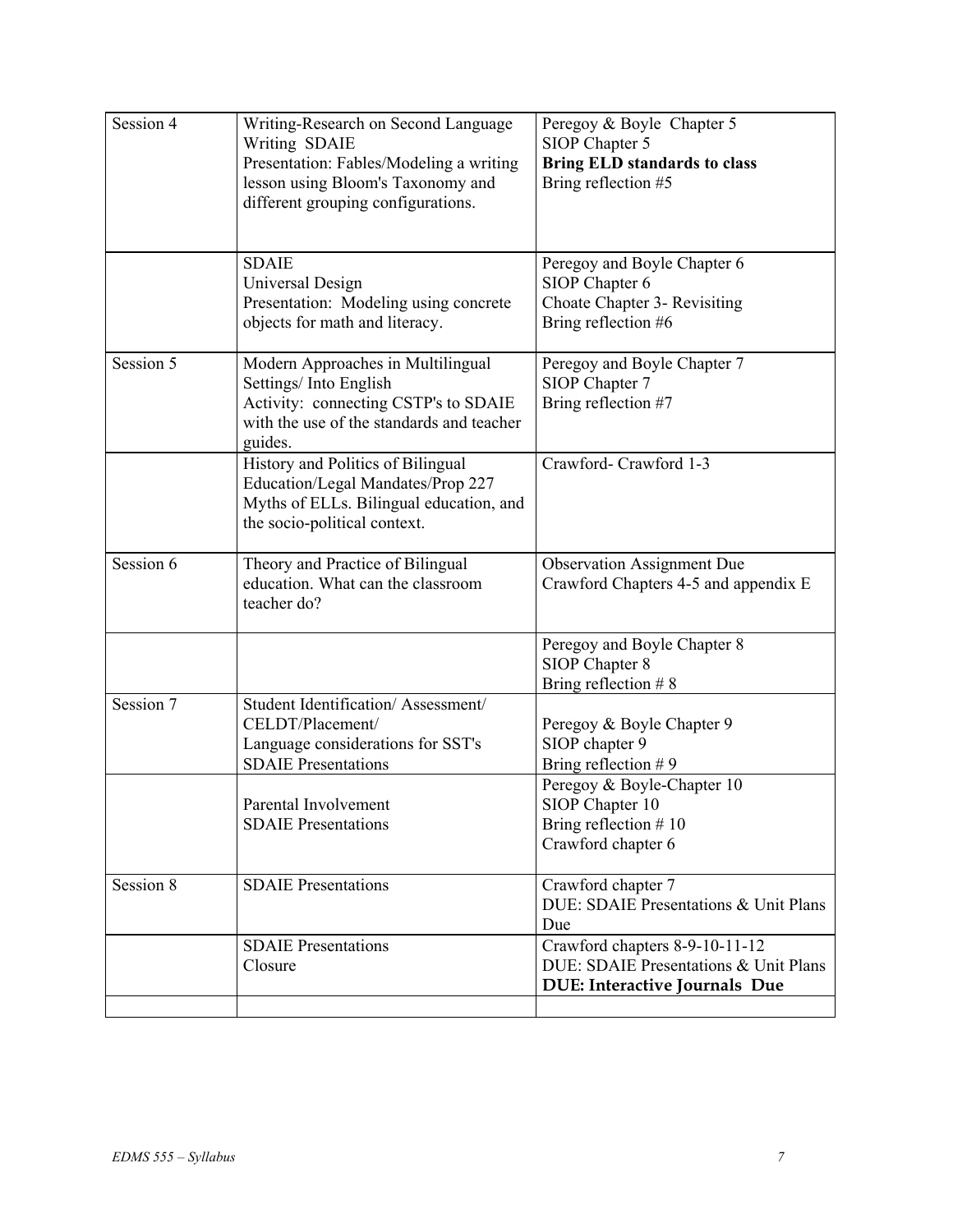# **Cross-cultural, Language, and Academic Development (CLAD) Competencies**

| <b>PART 1: LANGUAGE</b><br><b>STRUCTURE</b><br><b>AND</b><br><b>FIRST-AND SECOND-</b><br><b>LANGUAGE</b><br><b>DEVELOPMENT</b>                     | <b>PART 2: METHODOLOGY</b><br>OF BILINGUAL, ENGLISH<br><b>LANGUAGE</b><br>DEVELOPMENT,<br><b>AND</b><br><b>CONTENT INSTRUCTION</b> | PART 3:<br><b>CULTURE</b><br><b>AND</b><br><b>CULTURAL DIVERSITY</b>                                |
|----------------------------------------------------------------------------------------------------------------------------------------------------|------------------------------------------------------------------------------------------------------------------------------------|-----------------------------------------------------------------------------------------------------|
| I. Language Structure and Use:<br><b>Universals and Differences</b><br>(including the structure of English)                                        | 2. Theories and Methods of<br><b>Bilingual Education</b>                                                                           | I. The Nature<br>3.<br>Culture                                                                      |
| A. The sound systems of language<br>(phonology)                                                                                                    | A. Foundations                                                                                                                     | A. Definitions of culture                                                                           |
| B. Word formation (morphology)                                                                                                                     | B. Organizational models: What<br>works for whom?                                                                                  | B. Perceptions of culture                                                                           |
| C. Syntax                                                                                                                                          | C. Instructional strategies                                                                                                        | C. Intragroup differences (e.g.,<br>ethnicity, race, generations, and<br>micro-cultures)            |
| D. Word meaning (semantics)                                                                                                                        | II. Theories and Methods for<br>Instruction In and Through<br>English                                                              | D. Physical geography and its<br>effects on culture                                                 |
| E. Language in context                                                                                                                             | A. Teacher delivery for both<br>English language development<br>and content instruction                                            | E. Cultural congruence                                                                              |
| F. Written discourse                                                                                                                               | B. Approaches with a focus on<br>English language development                                                                      | II. Manifestations of Culture:<br>Learning About Students                                           |
| G. Oral discourse                                                                                                                                  | C. Approaches with a focus on<br>content area instruction<br>(specially designed academic<br>instruction delivered in English)     | A. What teachers should learn<br>about their students                                               |
| H. Nonverbal communication                                                                                                                         | D. Working with paraprofessionals                                                                                                  | B. How teachers can learn about<br>their students                                                   |
| II. Theories and Factors in First-<br>and Second-Language<br>Development                                                                           | III. Language and Content Area<br>Assessment                                                                                       | C. How teachers can use what they<br>learn about their students<br>(culturally responsive pedagogy) |
| A. Historical and current theories<br>and models of language analysis<br>that have implications for<br>second-language development<br>and pedagogy | A. Purpose                                                                                                                         | III. Cultural Context                                                                               |
| B. Psychological factors affecting<br>first- and second-language<br>development                                                                    | B. Methods                                                                                                                         | A. Concepts of cultural contact                                                                     |
| C. Socio-cultural factors affecting<br>first- and second-language<br>development                                                                   | C. State mandates                                                                                                                  | B. Stages of individual cultural<br>contact                                                         |
| D. Pedagogical factors affecting<br>first- and second-language<br>development                                                                      | E. Limitations of assessment                                                                                                       | C. The dynamics of prejudice                                                                        |
| E. Political factors affecting first-<br>and second-language<br>development                                                                        | E. Technical concepts                                                                                                              | D. Strategies for conflict resolution                                                               |

**EDMS 555** stresses competencies highlighted in bold.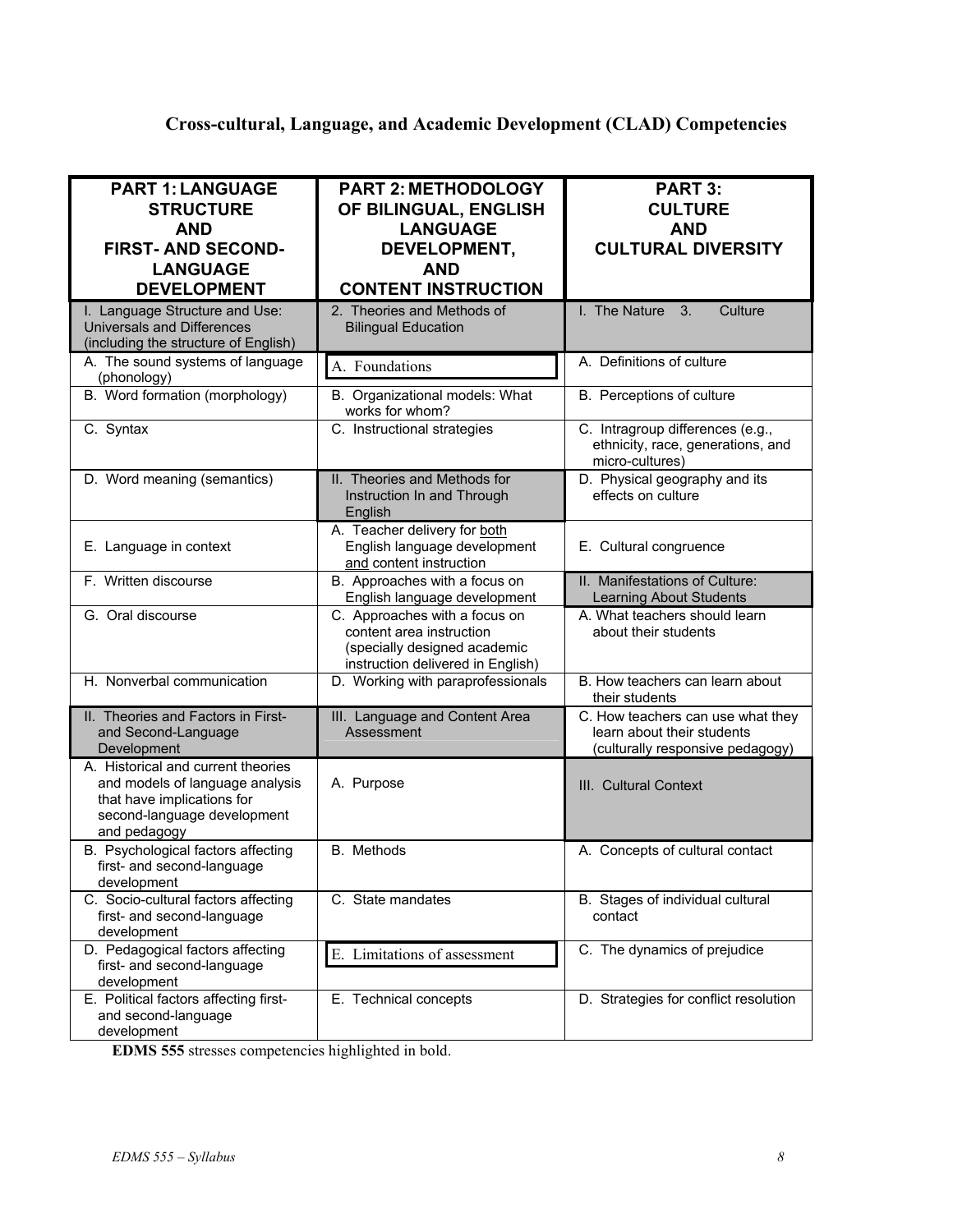# **Attendance EDMS 555**

| <b>Student</b> | <b>Session</b> | <b>Session</b> | <b>Session</b> | <b>Session 4</b> | Sessio         | <b>Session</b> | <b>Session</b> | Session   |
|----------------|----------------|----------------|----------------|------------------|----------------|----------------|----------------|-----------|
|                | $\mathbf{1}$   | $\mathbf{2}$   | $\mathbf{3}$   |                  | n <sub>5</sub> | 6              | $\overline{7}$ | $\pmb{8}$ |
|                |                |                |                |                  |                |                |                |           |
|                |                |                |                |                  |                |                |                |           |
|                |                |                |                |                  |                |                |                |           |
|                |                |                |                |                  |                |                |                |           |
|                |                |                |                |                  |                |                |                |           |
|                |                |                |                |                  |                |                |                |           |
|                |                |                |                |                  |                |                |                |           |
|                |                |                |                |                  |                |                |                |           |
|                |                |                |                |                  |                |                |                |           |
|                |                |                |                |                  |                |                |                |           |
|                |                |                |                |                  |                |                |                |           |
|                |                |                |                |                  |                |                |                |           |
|                |                |                |                |                  |                |                |                |           |
|                |                |                |                |                  |                |                |                |           |
|                |                |                |                |                  |                |                |                |           |
|                |                |                |                |                  |                |                |                |           |
|                |                |                |                |                  |                |                |                |           |
|                |                |                |                |                  |                |                |                |           |
|                |                |                |                |                  |                |                |                |           |
|                |                |                |                |                  |                |                |                |           |
|                |                |                |                |                  |                |                |                |           |
|                |                |                |                |                  |                |                |                |           |
|                |                |                |                |                  |                |                |                |           |
|                |                |                |                |                  |                |                |                |           |
|                |                |                |                |                  |                |                |                |           |
|                |                |                |                |                  |                |                |                |           |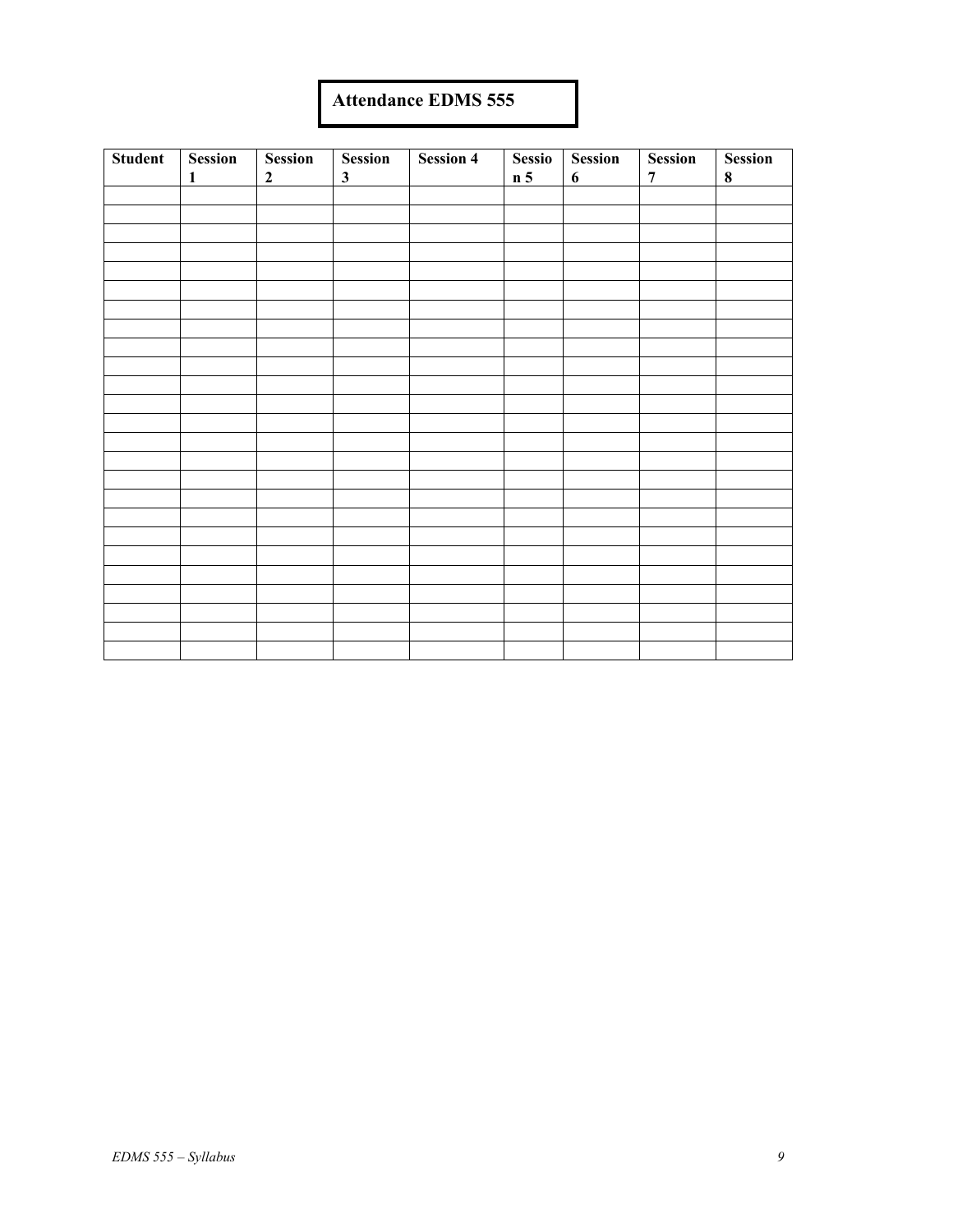# **Attendance EDMS 555**

| <b>Student</b> | <b>Session</b>   | <b>Session</b> | <b>Session</b> | <b>Session</b> | <b>Session</b> | <b>Session</b> | <b>Session</b> | <b>Session</b> |
|----------------|------------------|----------------|----------------|----------------|----------------|----------------|----------------|----------------|
|                | $\boldsymbol{9}$ | 10             | 11             | 12             | 13             | 14             | 16             | 16             |
|                |                  |                |                |                |                |                |                |                |
|                |                  |                |                |                |                |                |                |                |
|                |                  |                |                |                |                |                |                |                |
|                |                  |                |                |                |                |                |                |                |
|                |                  |                |                |                |                |                |                |                |
|                |                  |                |                |                |                |                |                |                |
|                |                  |                |                |                |                |                |                |                |
|                |                  |                |                |                |                |                |                |                |
|                |                  |                |                |                |                |                |                |                |
|                |                  |                |                |                |                |                |                |                |
|                |                  |                |                |                |                |                |                |                |
|                |                  |                |                |                |                |                |                |                |
|                |                  |                |                |                |                |                |                |                |
|                |                  |                |                |                |                |                |                |                |
|                |                  |                |                |                |                |                |                |                |
|                |                  |                |                |                |                |                |                |                |
|                |                  |                |                |                |                |                |                |                |
|                |                  |                |                |                |                |                |                |                |
|                |                  |                |                |                |                |                |                |                |
|                |                  |                |                |                |                |                |                |                |
|                |                  |                |                |                |                |                |                |                |
|                |                  |                |                |                |                |                |                |                |
|                |                  |                |                |                |                |                |                |                |
|                |                  |                |                |                |                |                |                |                |
|                |                  |                |                |                |                |                |                |                |
|                |                  |                |                |                |                |                |                |                |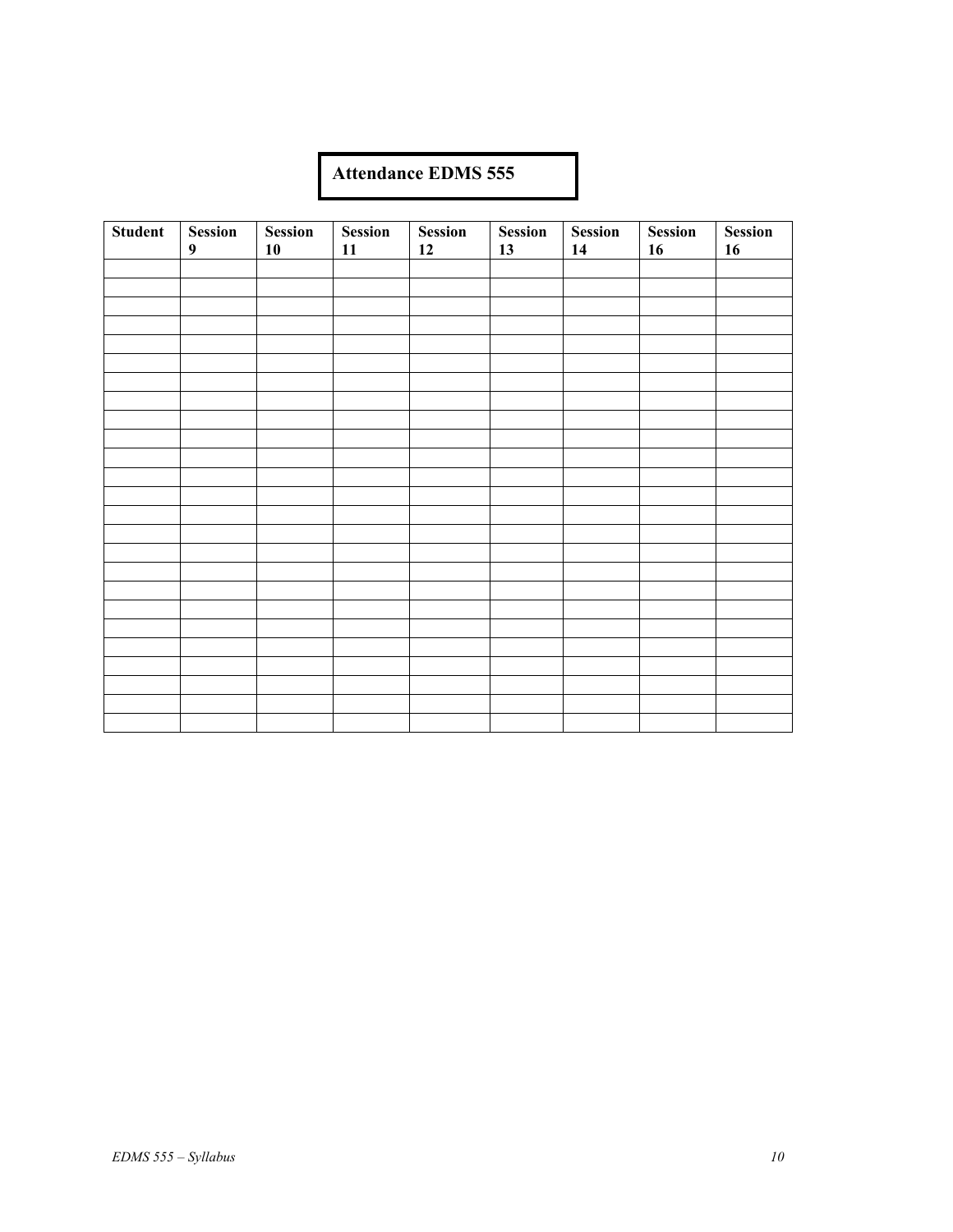# **Assignments EDMS 555**

| <b>Student</b> | Att.<br>Part. | Reading<br>Responses | <b>SDAIE</b><br>Unit<br>Plan | <b>SDAIE</b><br>Present. | Reading<br>Facilit. | Lesson<br>Observ. | Absence<br>Make-<br>up | Misc. |
|----------------|---------------|----------------------|------------------------------|--------------------------|---------------------|-------------------|------------------------|-------|
|                |               |                      |                              |                          |                     |                   |                        |       |
|                |               |                      |                              |                          |                     |                   |                        |       |
|                |               |                      |                              |                          |                     |                   |                        |       |
|                |               |                      |                              |                          |                     |                   |                        |       |
|                |               |                      |                              |                          |                     |                   |                        |       |
|                |               |                      |                              |                          |                     |                   |                        |       |
|                |               |                      |                              |                          |                     |                   |                        |       |
|                |               |                      |                              |                          |                     |                   |                        |       |
|                |               |                      |                              |                          |                     |                   |                        |       |
|                |               |                      |                              |                          |                     |                   |                        |       |
|                |               |                      |                              |                          |                     |                   |                        |       |
|                |               |                      |                              |                          |                     |                   |                        |       |
|                |               |                      |                              |                          |                     |                   |                        |       |
|                |               |                      |                              |                          |                     |                   |                        |       |
|                |               |                      |                              |                          |                     |                   |                        |       |
|                |               |                      |                              |                          |                     |                   |                        |       |
|                |               |                      |                              |                          |                     |                   |                        |       |
|                |               |                      |                              |                          |                     |                   |                        |       |
|                |               |                      |                              |                          |                     |                   |                        |       |
|                |               |                      |                              |                          |                     |                   |                        |       |
|                |               |                      |                              |                          |                     |                   |                        |       |
|                |               |                      |                              |                          |                     |                   |                        |       |
|                |               |                      |                              |                          |                     |                   |                        |       |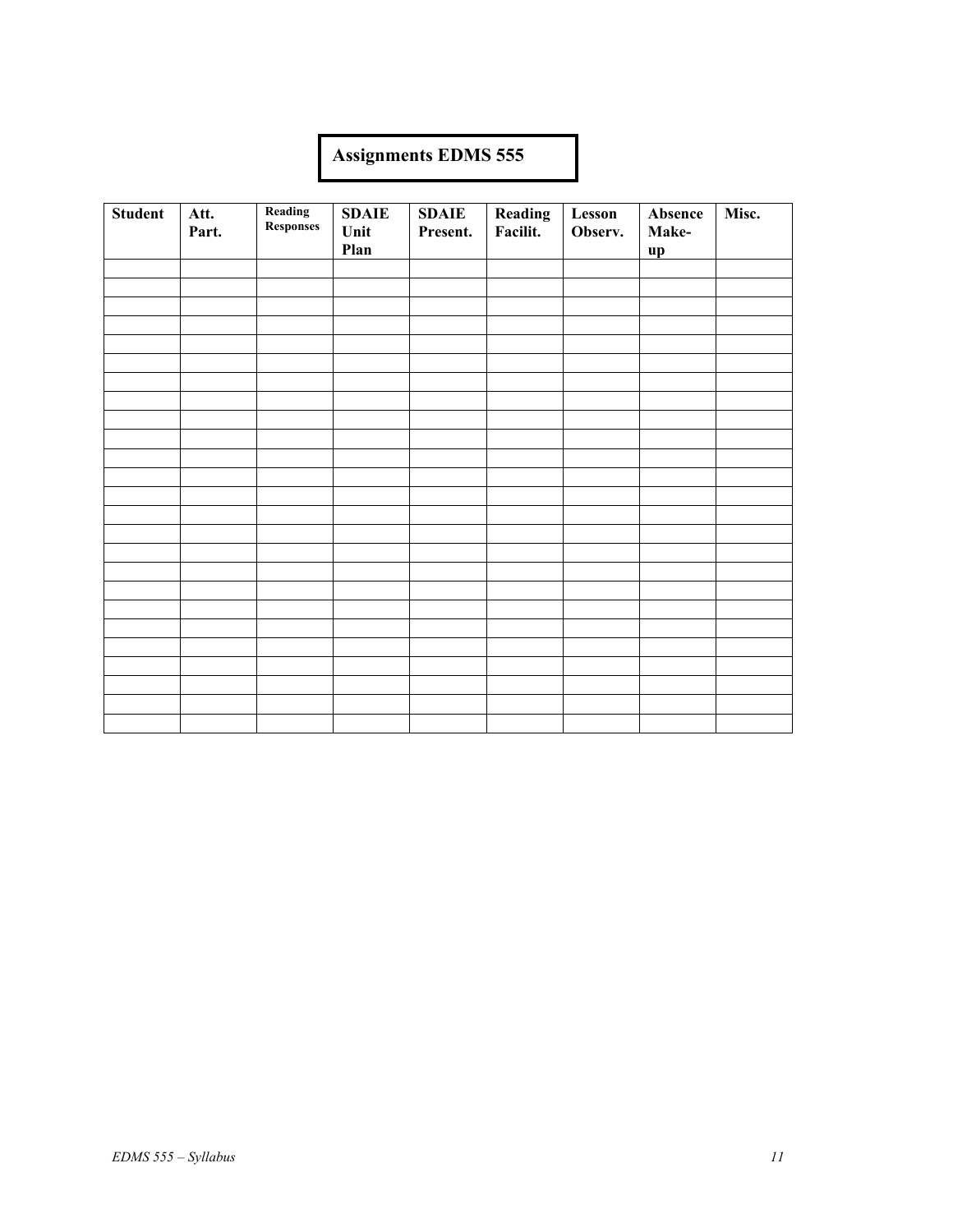## **Journal Reflections EDMS 555**

| Student | #1 | #2 | #3 | $\#4$ | #5 | $\#6$ | $\#7$ | #8 |
|---------|----|----|----|-------|----|-------|-------|----|
|         |    |    |    |       |    |       |       |    |
|         |    |    |    |       |    |       |       |    |
|         |    |    |    |       |    |       |       |    |
|         |    |    |    |       |    |       |       |    |
|         |    |    |    |       |    |       |       |    |
|         |    |    |    |       |    |       |       |    |
|         |    |    |    |       |    |       |       |    |
|         |    |    |    |       |    |       |       |    |
|         |    |    |    |       |    |       |       |    |
|         |    |    |    |       |    |       |       |    |
|         |    |    |    |       |    |       |       |    |
|         |    |    |    |       |    |       |       |    |
|         |    |    |    |       |    |       |       |    |
|         |    |    |    |       |    |       |       |    |
|         |    |    |    |       |    |       |       |    |
|         |    |    |    |       |    |       |       |    |
|         |    |    |    |       |    |       |       |    |
|         |    |    |    |       |    |       |       |    |
|         |    |    |    |       |    |       |       |    |
|         |    |    |    |       |    |       |       |    |
|         |    |    |    |       |    |       |       |    |
|         |    |    |    |       |    |       |       |    |
|         |    |    |    |       |    |       |       |    |
|         |    |    |    |       |    |       |       |    |
|         |    |    |    |       |    |       |       |    |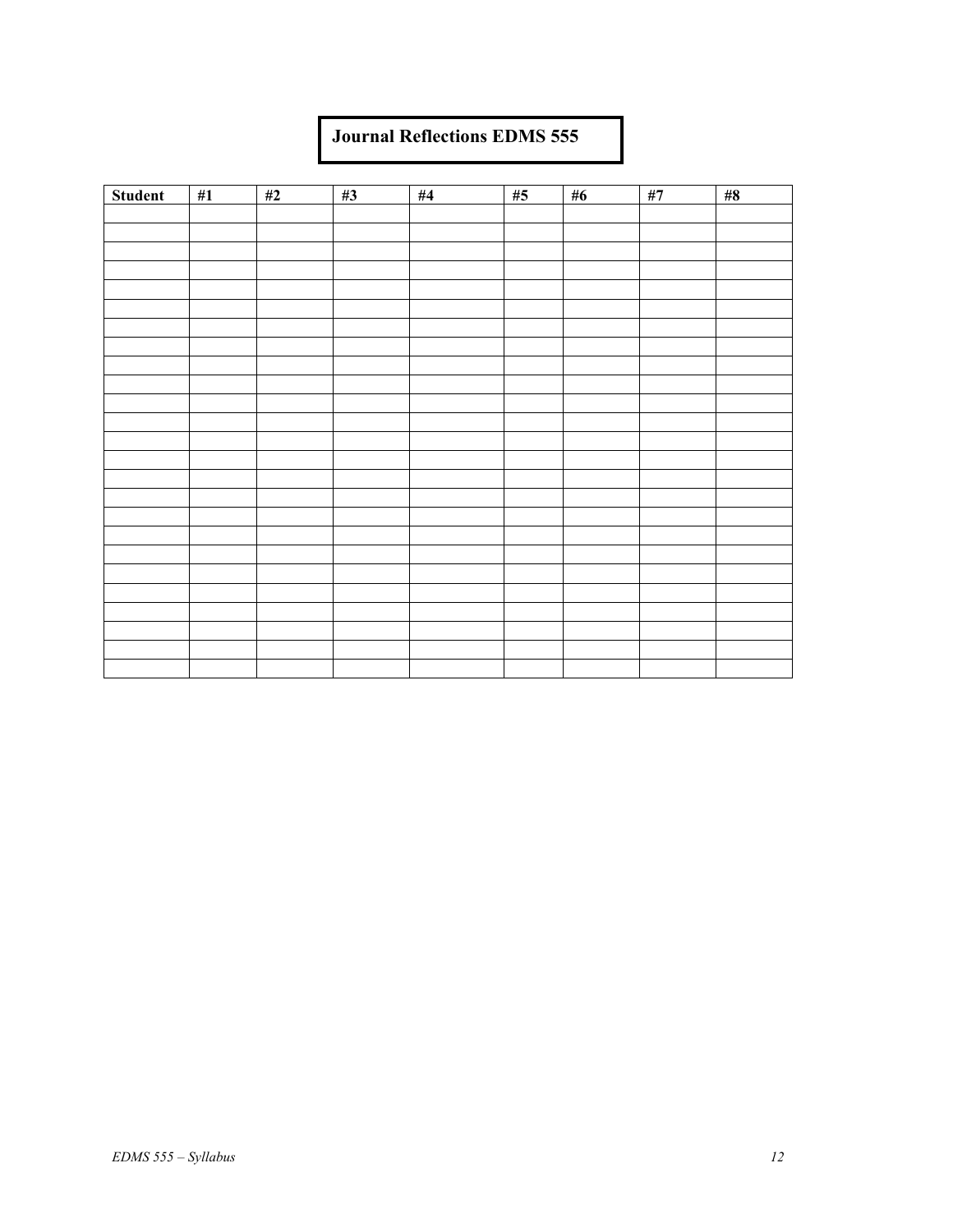# **Journal Reflections EDMS 555**

| Student | #9 | #10 | #11 | #12 | #13 |  |
|---------|----|-----|-----|-----|-----|--|
|         |    |     |     |     |     |  |
|         |    |     |     |     |     |  |
|         |    |     |     |     |     |  |
|         |    |     |     |     |     |  |
|         |    |     |     |     |     |  |
|         |    |     |     |     |     |  |
|         |    |     |     |     |     |  |
|         |    |     |     |     |     |  |
|         |    |     |     |     |     |  |
|         |    |     |     |     |     |  |
|         |    |     |     |     |     |  |
|         |    |     |     |     |     |  |
|         |    |     |     |     |     |  |
|         |    |     |     |     |     |  |
|         |    |     |     |     |     |  |
|         |    |     |     |     |     |  |
|         |    |     |     |     |     |  |
|         |    |     |     |     |     |  |
|         |    |     |     |     |     |  |
|         |    |     |     |     |     |  |
|         |    |     |     |     |     |  |
|         |    |     |     |     |     |  |
|         |    |     |     |     |     |  |
|         |    |     |     |     |     |  |
|         |    |     |     |     |     |  |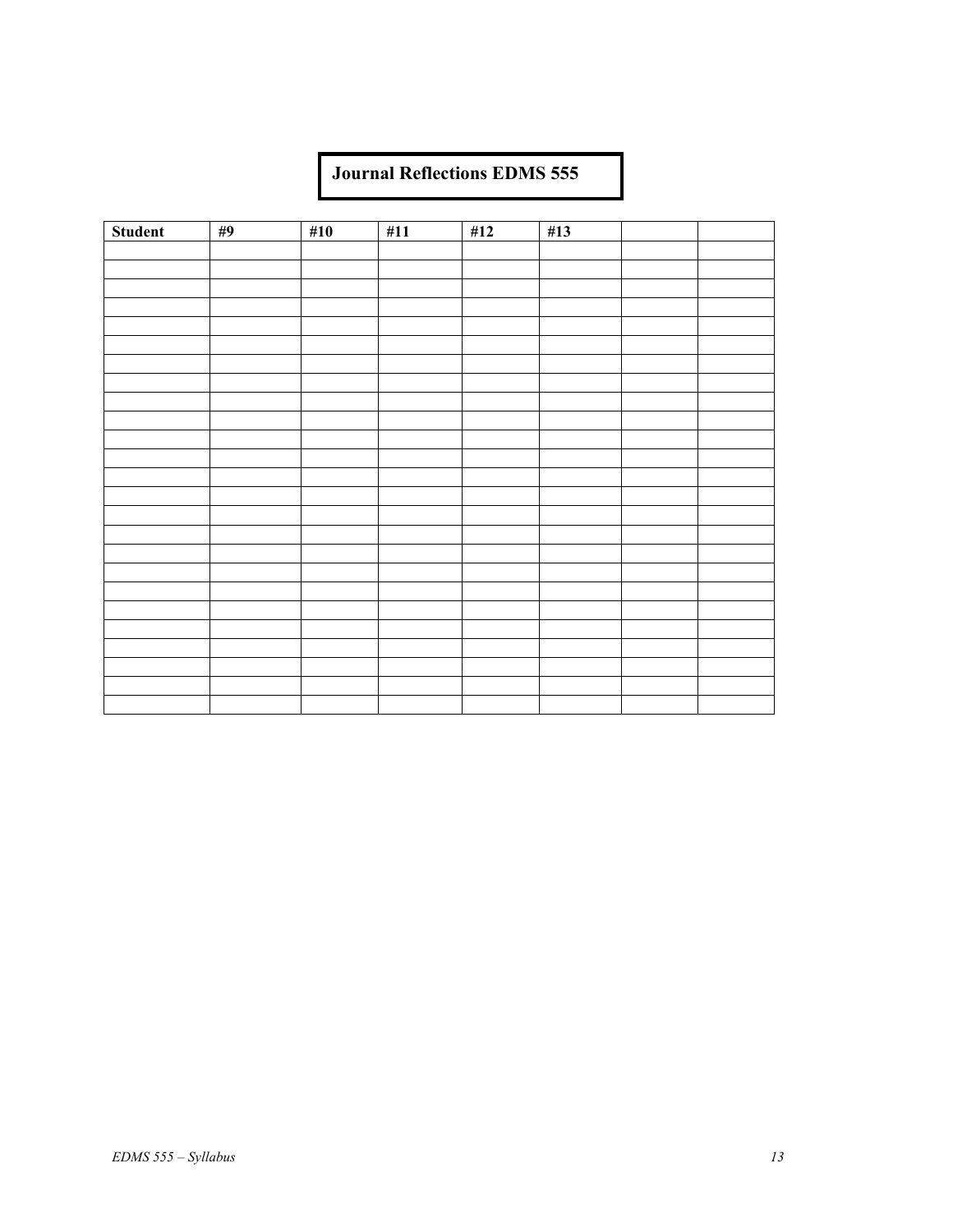# **Student Information EDMS 555**

| Student | <b>Home Phone</b><br><b>Number</b> | <b>E-Mail Address</b> | <b>Cell Phone</b> |
|---------|------------------------------------|-----------------------|-------------------|
|         |                                    |                       |                   |
|         |                                    |                       |                   |
|         |                                    |                       |                   |
|         |                                    |                       |                   |
|         |                                    |                       |                   |
|         |                                    |                       |                   |
|         |                                    |                       |                   |
|         |                                    |                       |                   |
|         |                                    |                       |                   |
|         |                                    |                       |                   |
|         |                                    |                       |                   |
|         |                                    |                       |                   |
|         |                                    |                       |                   |
|         |                                    |                       |                   |
|         |                                    |                       |                   |
|         |                                    |                       |                   |
|         |                                    |                       |                   |
|         |                                    |                       |                   |
|         |                                    |                       |                   |
|         |                                    |                       |                   |
|         |                                    |                       |                   |
|         |                                    |                       |                   |
|         |                                    |                       |                   |
|         |                                    |                       |                   |
|         |                                    |                       |                   |